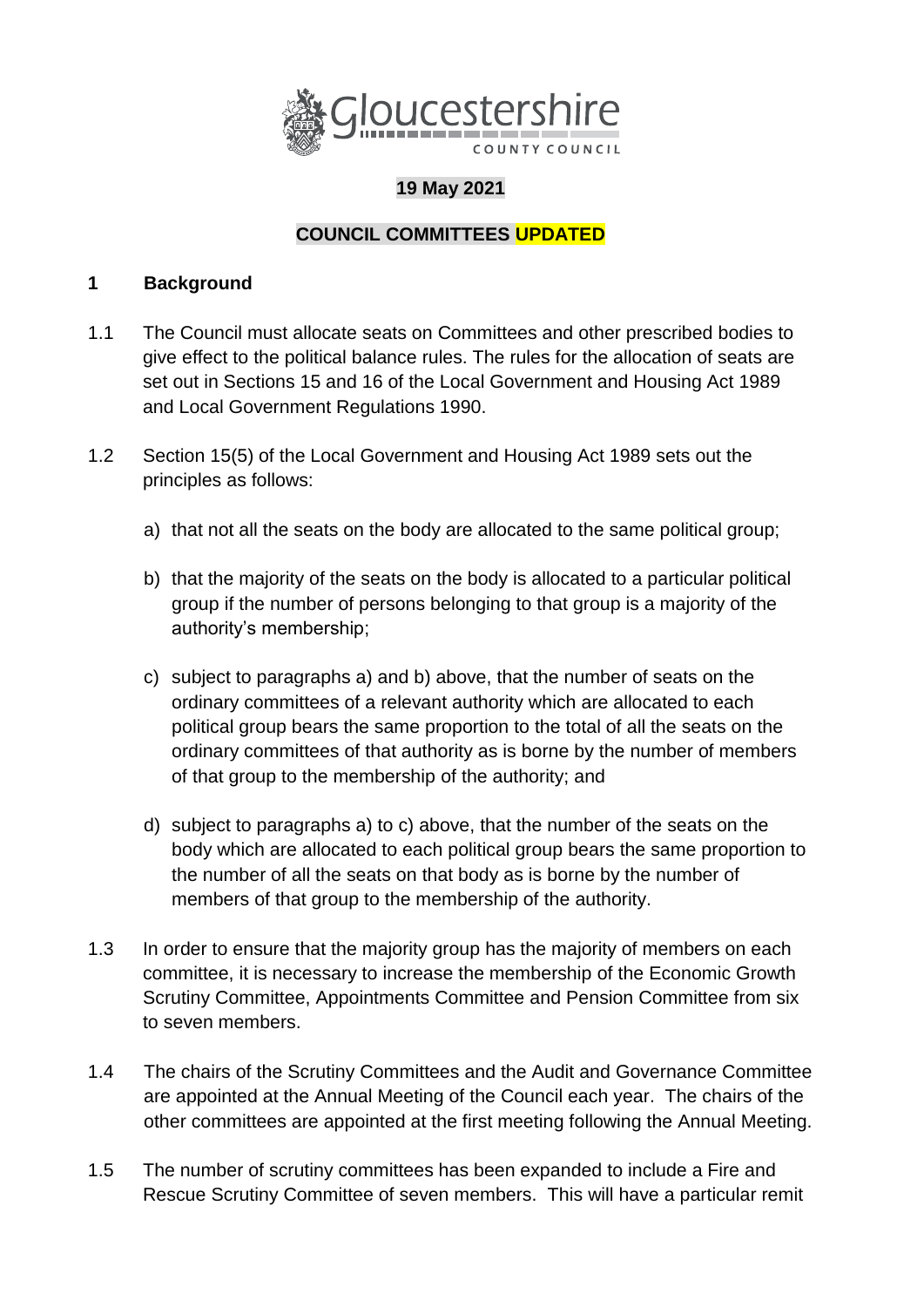around governance ahead of the publication of the Government White Paper on Fire Service Reform.

- 1.6 The appointment of members to the Police and Crime Panel is also covered in this report.
- 1.7 This report has been updated to include the nominations for the Chairs of the Scrutiny Committees and the Audit and Governance Committee, membership of committees and nominations for the Gloucestershire County Council membership of the Police and Crime Panel.

### **2 Recommendation 1: committee changes**

- 2.1 To increase the size of the Economic Growth Scrutiny Committee, Appointments Committee and Pension Committee from six to seven members to reflect the requirements of Section 15(5) of the Local Government and Housing Act 1989.
- 2.2 To establish a new scrutiny committee of seven members for the Fire and Rescue Service.

### **3 Recommendation 2: to appoint Chairs of the Scrutiny Committees and the Audit and Governance Committee**

| <b>Corporate Overview Scrutiny Committee</b>                | Phil Awford (Conservative)     |
|-------------------------------------------------------------|--------------------------------|
|                                                             | John Bloxsom (Labour)          |
| <b>Children and Families Scrutiny Committee</b>             | Andrew Miller (Conservative)   |
|                                                             | Ben Evans (Liberal Democrat)   |
| <b>Economic Growth Scrutiny Committee</b>                   | Matt Babbage (Conservative)    |
|                                                             | Paul Baker (Liberal Democrat)  |
| <b>Environment Scrutiny Committee</b>                       | Dominic Morris (Conservative)  |
|                                                             | Chris McFarling (Green)        |
| Fire and Rescue Scrutiny Committee                          | Jeremy Hilton (Liberal         |
|                                                             | Democrat)                      |
| <b>Health Scrutiny Committee</b>                            | Andrew Gravells (Conservative) |
|                                                             | David Drew (Labour)            |
| <b>Adult Social Care and Communities Scrutiny Committee</b> | Stephen Hirst (Conservative)   |
|                                                             | Lisa Spivey (Liberal Democrat) |
| <b>Audit and Governance Committee</b>                       | Colin Hay (Liberal Democrat)   |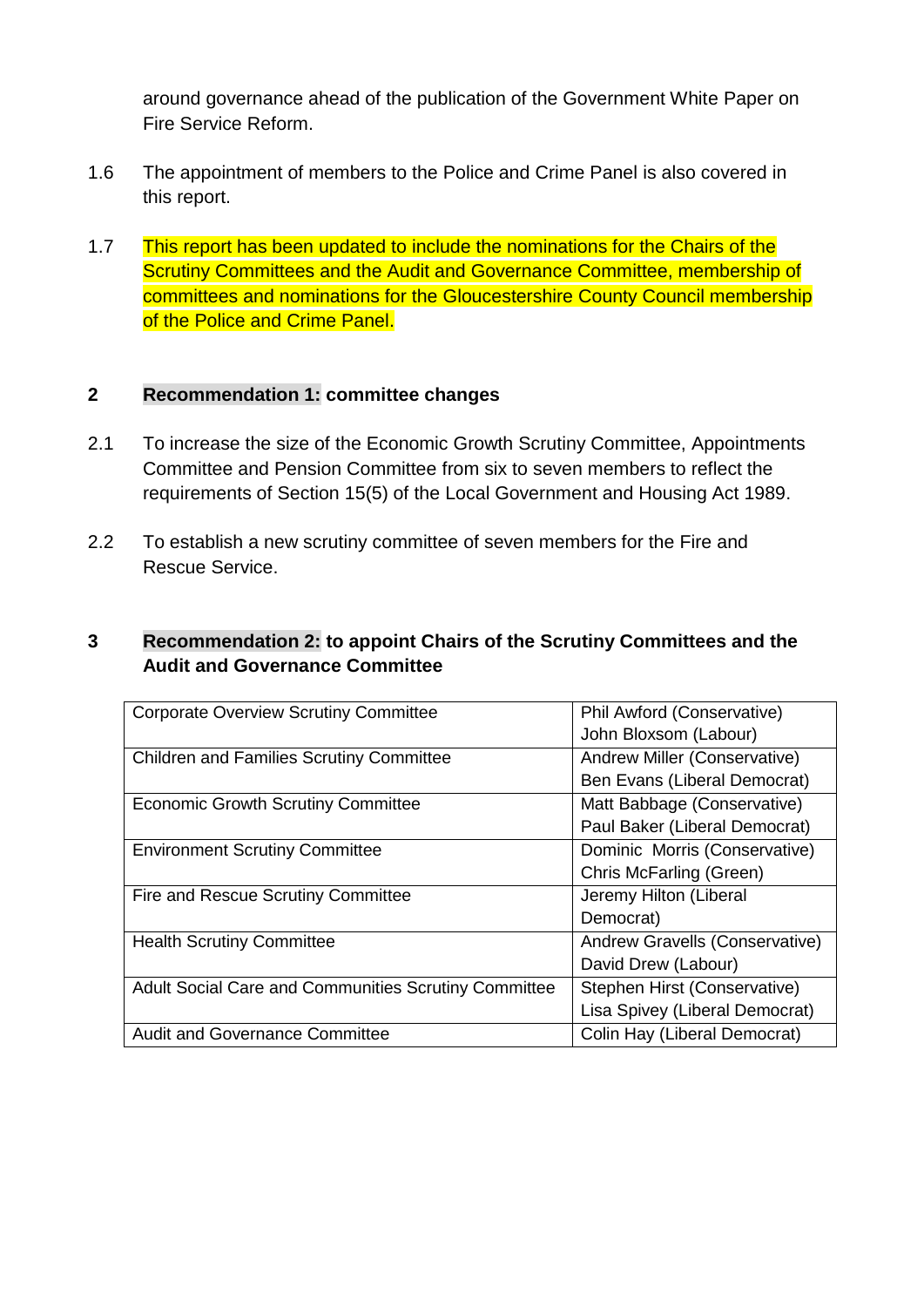## **4 Recommendation 3: to determine committee membership**

| <b>GCC</b> | Cons             | Lib Dem        | Lab           | Green         |
|------------|------------------|----------------|---------------|---------------|
| members    |                  |                |               |               |
| 13         | Awford, Phil     | Evans, Ben     | Bloxsom, John | Turner, Chloe |
|            | Babbage, Matt    | Harris, Joe    |               |               |
|            | Gravells, Andrew | Hilton, Jeremy |               |               |
|            | Hale, Terry      | Spivey, Lisa   |               |               |
|            | Hirst, Stephen   |                |               |               |
|            | Miller, Andrew   |                |               |               |
|            | Morris, Dominic  |                |               |               |

#### **A2 Corporate Overview Scrutiny Committee**

The membership of this committee should include chairs of the other scrutiny committees.

### **A3 Scrutiny Committees**

#### **Children and Families Scrutiny**

| <b>GCC</b> | Cons              | Lib Dem      | Lab         | Green    |
|------------|-------------------|--------------|-------------|----------|
| members    | 5                 | 2            |             |          |
| 9          | Chambers,         | Cohen, Linda | Drew, David | Hoyland, |
|            | Alastair          |              |             | Rebekah  |
|            | Housden, Nick     | Evans, Ben   |             |          |
|            | Mackenzie-        |              |             |          |
|            | Charrington, Mark |              |             |          |
|            | Miller, Andrew    |              |             |          |
|            | Nelson, Emma      |              |             |          |

#### **Economic Growth Scrutiny**

| <b>GCC</b> | Cons            | Lib Dem          | Lab | Green |
|------------|-----------------|------------------|-----|-------|
| members    | 4               |                  |     |       |
|            | Babbage, Matt   | Baker, Paul      |     |       |
|            | Chambers,       | Halifax, Rebecca |     |       |
|            | Alastair        |                  |     |       |
|            | Morris, Dominic | Whyborn, Roger   |     |       |
|            | Vines, Rob      |                  |     |       |

## **Environment Scrutiny**

| <b>GCC</b> | Cons            | Lib Dem          | Lab | Green            |
|------------|-----------------|------------------|-----|------------------|
| members    | 5               |                  |     |                  |
| 9          | Awford, Phil    | Hegenbarth, Alex |     | McFarling, Chris |
|            | Morris, Dominic | Moseley, Gill    |     |                  |
|            | Patel, Saj      | Whyborn, Roger   |     |                  |
|            | Preest, Alan    |                  |     |                  |
|            | Williams, Sue   |                  |     |                  |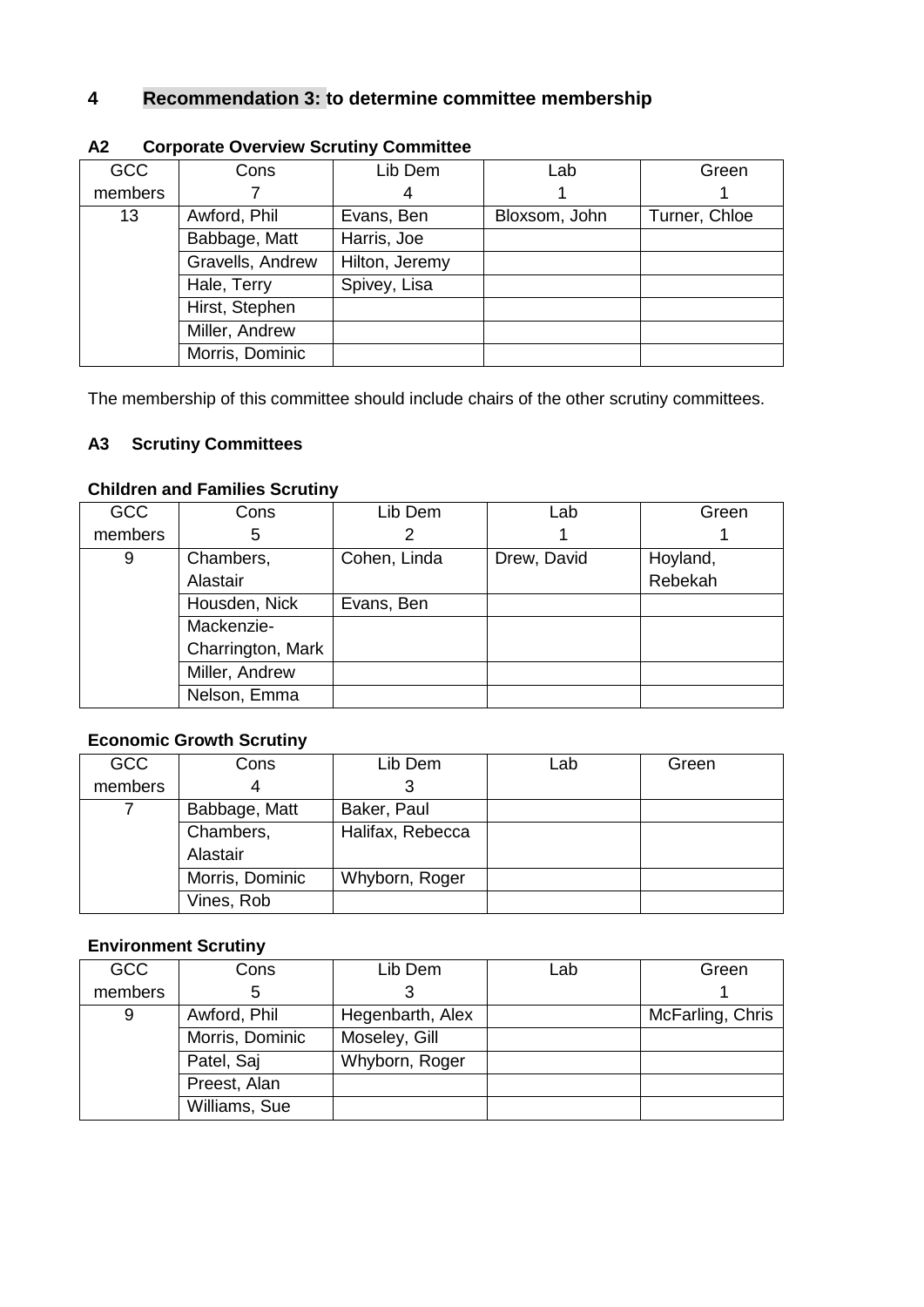## **Fire and Rescue Scrutiny Committee**

| <b>GCC</b> | Cons              | Lib Dem        | Lab           | Green |
|------------|-------------------|----------------|---------------|-------|
| members    | 4                 |                |               |       |
|            | Housden, Nick     | Fisher, Bernie | Thomas, Wendy |       |
|            | Mackenzie-        | Hilton, Jeremy |               |       |
|            | Charrington, Mark |                |               |       |
|            | Tipper, Brian     |                |               |       |
|            | Tracey, Pam       |                |               |       |

#### **Health Scrutiny**

| <b>GCC</b> | Cons             | Lib Dem       | Lab         | Green |
|------------|------------------|---------------|-------------|-------|
| members    | 5                |               |             |       |
| 9          | Gravells, Andrew | Brown, David  | Drew, David |       |
|            | Fifield, Stephan | Cohen, Linda  |             |       |
|            | Hirst, Stephen   | Moseley, Gill |             |       |
|            | Preest, Alan     |               |             |       |
|            | Vines, Rob       |               |             |       |

## **Adult Social Care and Communities Scrutiny**

| <b>GCC</b> | Cons              | Lib Dem      | Lab             | Green      |
|------------|-------------------|--------------|-----------------|------------|
|            |                   |              |                 |            |
| members    | 5                 |              |                 |            |
| 9          | Chambers,         | Spivey, Lisa | Robinson, Steve | Cody, Cate |
|            | Alastair          |              |                 |            |
|            | Hale, Terry       | Williams,    |                 |            |
|            |                   | Suzanne      |                 |            |
|            | Hirst, Stephen    |              |                 |            |
|            | Mackenzie-        |              |                 |            |
|            | Charrington, Mark |              |                 |            |
|            | Tracey, Pam       |              |                 |            |

### **A4 Audit and Governance Committee**

| <b>GCC</b> | Cons             | Lib Dem           | Lab           | Green         |
|------------|------------------|-------------------|---------------|---------------|
| members    | 6                |                   |               |               |
| 11         | Babbage, Matt    | Hay, Colin        | Bloxsom, John | Turner, Chloe |
|            | Fifield, Stephan | Hegenbarth, Alex  |               |               |
|            | Hirst, Stephen   | Willingham, David |               |               |
|            | Preest, Alan     |                   |               |               |
|            | Tipper, Brian    |                   |               |               |
|            | Williams, Sue    |                   |               |               |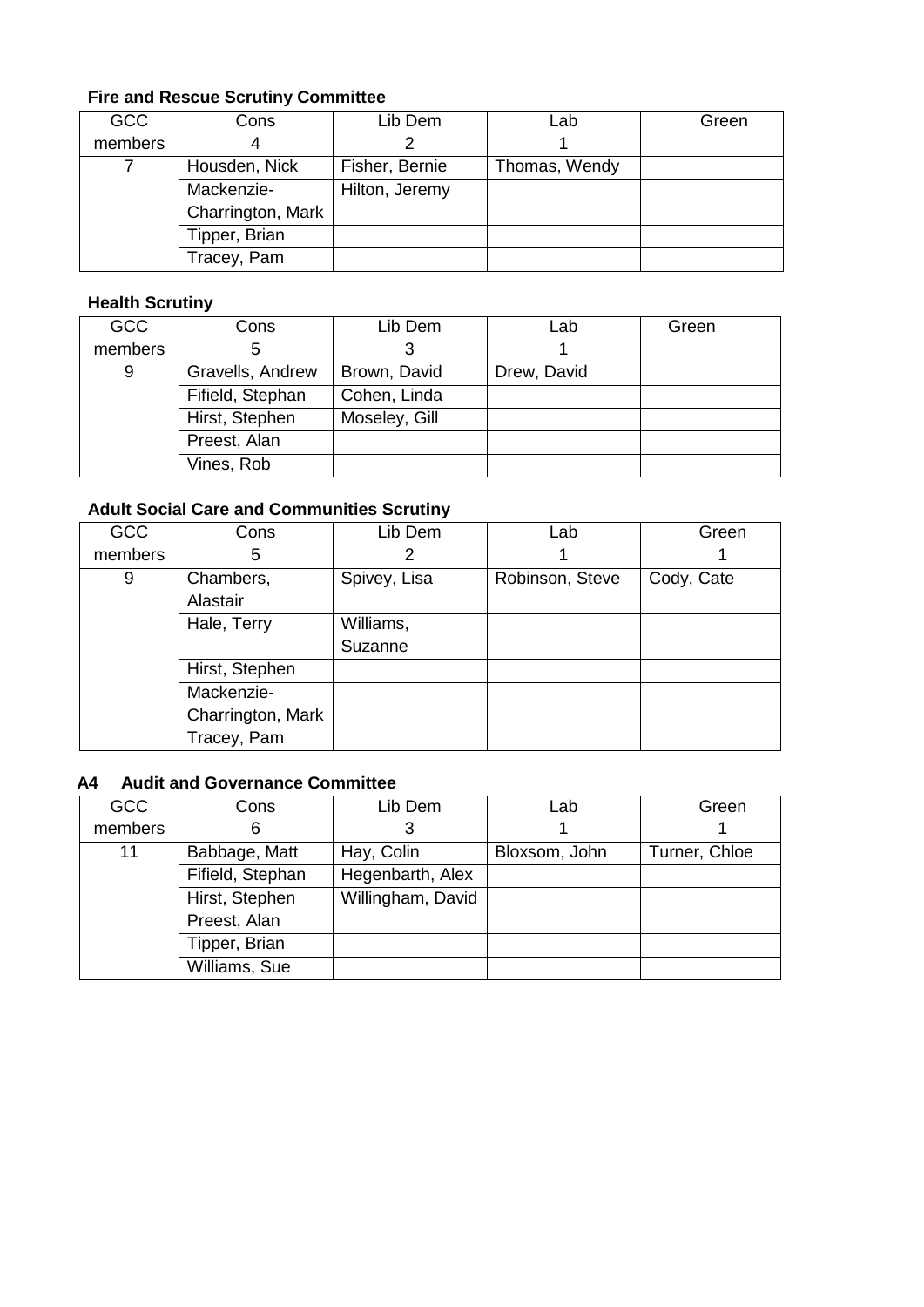### **A5 Appeals Committee**

| <b>GCC</b>       | Cons           | Lib Dem          | Lab             | Green    |
|------------------|----------------|------------------|-----------------|----------|
| members          | 8              | 5                |                 |          |
| 15 <sub>15</sub> | Awford, Phil   | Baker, Paul      | Robinson, Steve | Hoyland, |
|                  |                |                  |                 | Rebekah  |
|                  | Chambers,      | Fisher, Bernie   |                 |          |
|                  | Alastair       |                  |                 |          |
|                  | Hale, Terry    | Halifax, Rebecca |                 |          |
|                  | Hirst, Stephen | Spivey, Lisa     |                 |          |
|                  | Housden, Nick  | Whyborn, Roger   |                 |          |
|                  | Mackenzie-     |                  |                 |          |
|                  | Charrington,   |                  |                 |          |
|                  | <b>Mark</b>    |                  |                 |          |
|                  | Preest, Alan   |                  |                 |          |
|                  | Vines, Rob     |                  |                 |          |

### **A6 Appointments Committee**

| <b>GCC</b> | Cons          | Lib Dem          | Lab           | Green |
|------------|---------------|------------------|---------------|-------|
| members    | 4             |                  |               |       |
|            | Harman, Tim   | Halifax, Rebecca | Thomas, Wendy |       |
|            | Hawthorne,    | Hodgkinson, Paul |               |       |
|            | <b>Mark</b>   |                  |               |       |
|            | Norman, Dave  |                  |               |       |
|            | Stowe, Lynden |                  |               |       |

At least one member of the Appointments Committee must be a member of the Cabinet.

#### **A7 Constitution Committee**

| <b>GCC</b> | Cons           | Lib Dem          | Lab           | Green |
|------------|----------------|------------------|---------------|-------|
| members    | 5              | 3                |               |       |
| 9          | Hawthorne,     | Hay, Colin       | Bloxsom, John |       |
|            | <b>Mark</b>    |                  |               |       |
|            | Norman, Dave   | Hilton, Jeremy   |               |       |
|            | Robinson,      | Hodgkinson, Paul |               |       |
|            | Philip         |                  |               |       |
|            | Stowe, Lynden  |                  |               |       |
|            | <b>Vacancy</b> |                  |               |       |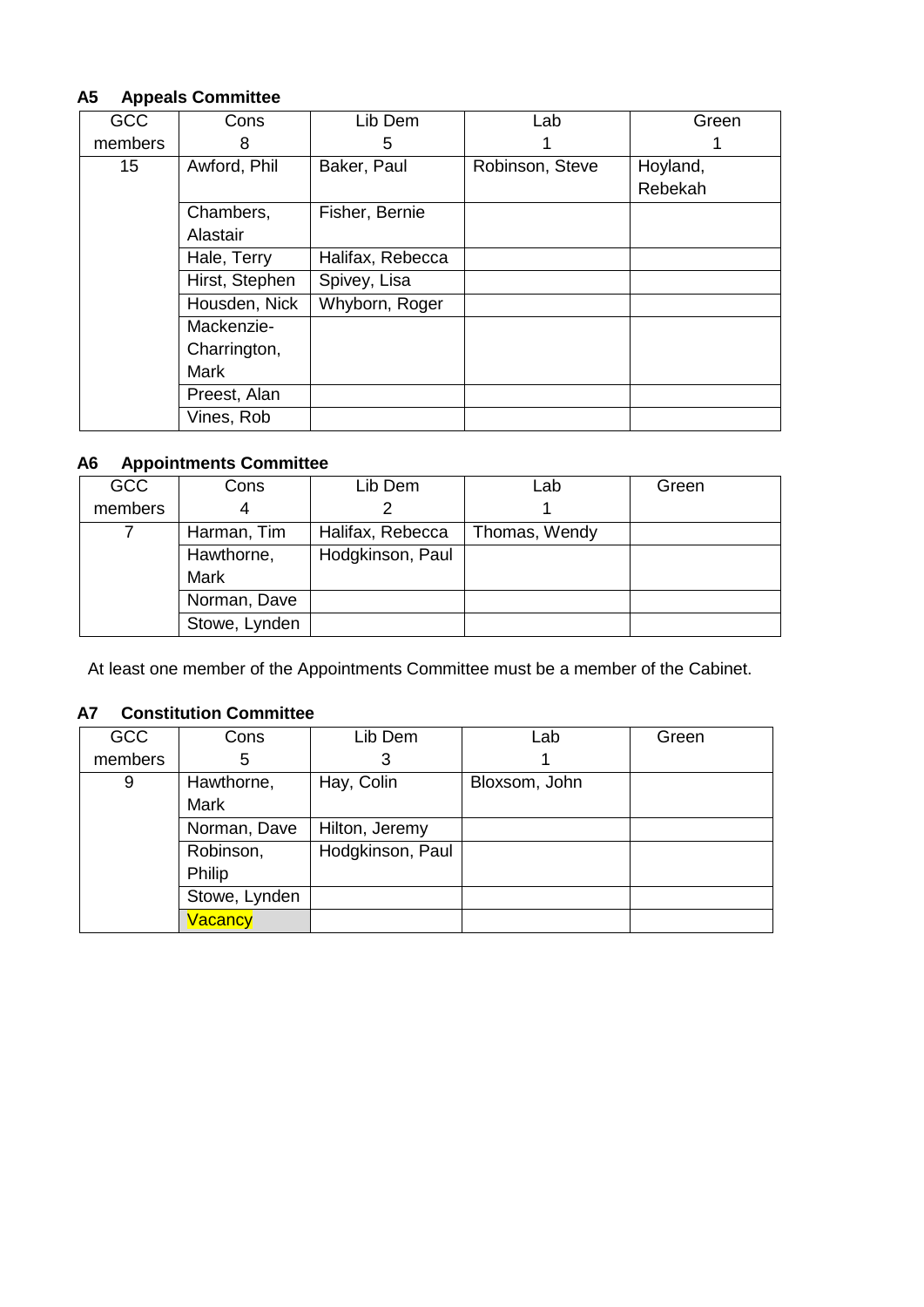## **A8 Planning Committee**

| <b>GCC</b>       | Cons          | Lib Dem             | Lab            | Green            |
|------------------|---------------|---------------------|----------------|------------------|
| members          | 8             | 5                   |                |                  |
| 15 <sub>15</sub> | Awford, Phil  | Brown, David        | Morgan, Graham | McFarling, Chris |
|                  | Chambers,     | Baker, Paul         |                |                  |
|                  | Alastair      |                     |                |                  |
|                  | Hale, Terry   | Cohen, Linda        |                |                  |
|                  | Mackenzie-    | Fisher, Bernie      |                |                  |
|                  | Charrington,  |                     |                |                  |
|                  | <b>Mark</b>   |                     |                |                  |
|                  | Morris,       | <b>Moseley Gill</b> |                |                  |
|                  | Dominic       |                     |                |                  |
|                  | Tracey, Pam   |                     |                |                  |
|                  | Vines, Rob    |                     |                |                  |
|                  | Williams, Sue |                     |                |                  |

## **A9 Regulatory Committees**

# **Commons and Rights of Way Committee**

| <b>GCC</b> | Cons          | Lib Dem           | Lab            | Green    |
|------------|---------------|-------------------|----------------|----------|
| members    | 5             | 2                 |                |          |
| 9          | Awford, Phil  | Hegenbarth, Alex  | Morgan, Graham | Hoyland, |
|            |               |                   |                | Rebekah  |
|            | Mackenzie-    | Willingham, David |                |          |
|            | Charrington,  |                   |                |          |
|            | <b>Mark</b>   |                   |                |          |
|            | Morris,       |                   |                |          |
|            | Dominic       |                   |                |          |
|            | Vines, Rob    |                   |                |          |
|            | Williams, Sue |                   |                |          |

## **Safety and Licensing Committee**

| <b>GCC</b> | Cons         | Lib Dem           | Lab | Green          |
|------------|--------------|-------------------|-----|----------------|
| members    | 5            | 3                 |     |                |
| 9          | Chambers,    | Halifax, Rebecca  |     | <b>Vacancy</b> |
|            | Alastair     |                   |     |                |
|            | Mackenzie-   | Spivey, Lisa      |     |                |
|            | Charrington, |                   |     |                |
|            | Mark         |                   |     |                |
|            | Nelson, Emma | Willingham, David |     |                |
|            | Patel, Saj   |                   |     |                |
|            | Vines, Rob   |                   |     |                |